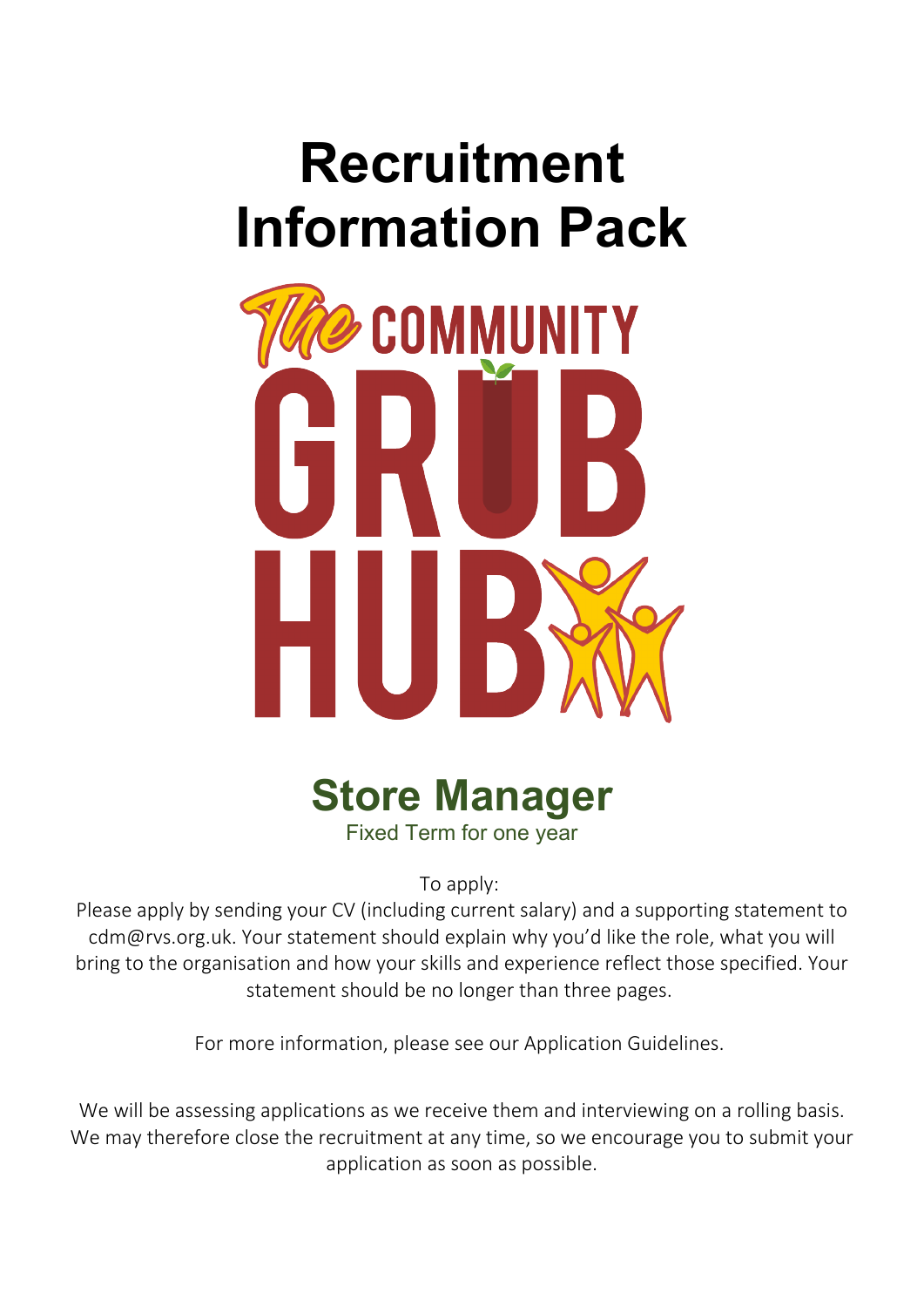## *Thank You!*

Thank you for your interest in the Community Grub Hub CIC (CGH). In these early stages of the project Rushmoor Voluntary Services (RVS) is hosting the post. Your employment will be transferred to the CGH board of Directors at a later stage. This information pack should provide all the information that you need but please don't hesitate to contact RVS Community Development Manager (CDM), Heather Chalkley for further details [cdm@rvs.org.uk,](mailto:details cdm@rvs.org.uk) 07484698504

We are also able to be flexible on some aspects of the role so we would encourage you to contact Heather if you would like to discuss the role or person specification in more detail.

### *About RVS*

Established as a registered charity in 1971, RVS are the Council for Voluntary Service (CVS) in Rushmoor. Our role in the community is to champion volunteering and to support any voluntary or community group working in the Borough of Rushmoor.

Our Mission states that, in partnership with the voluntary, statutory and business sectors, enabling all the people of Rushmoor to play a full and active part in the life of the local community.

One way in which we have achieved this recently is to work in a local partnership model with Rushmoor Borough Council and community groups and individuals to develop a Community Grub Hub (CGH) with a Community Store in Aldershot. The purpose of the Community Grub Hub Community Interest Company (CIC) is to reduce food poverty and food waste.

This arose from the experience of working in partnership in leading and coordinating the local response to the Covid-19 pandemic which has reinforced our intention to change how we support our community. Part of our role as a Council of Voluntary Services is to support new groups during their set up phase. We can play a key role in providing 'off the shelf' documents and matching up organisations with mentors from similar, established members. This is alongside our usual volunteer, funding and governance support. We have the capability to become an incubator for fresh ideas and new groups.

The pandemic has revealed and created a number of social issues in our neighbourhoods, that local people are keen to address. Key issues are social isolation and food poverty. The many hundreds that stepped up to volunteer have had their eyes opened. They cannot unlearn the knowledge they have gained, particularly regarding these issues that were there, but hidden, before the pandemic struck. They have also experienced how a community can work together, how to 'get organised'.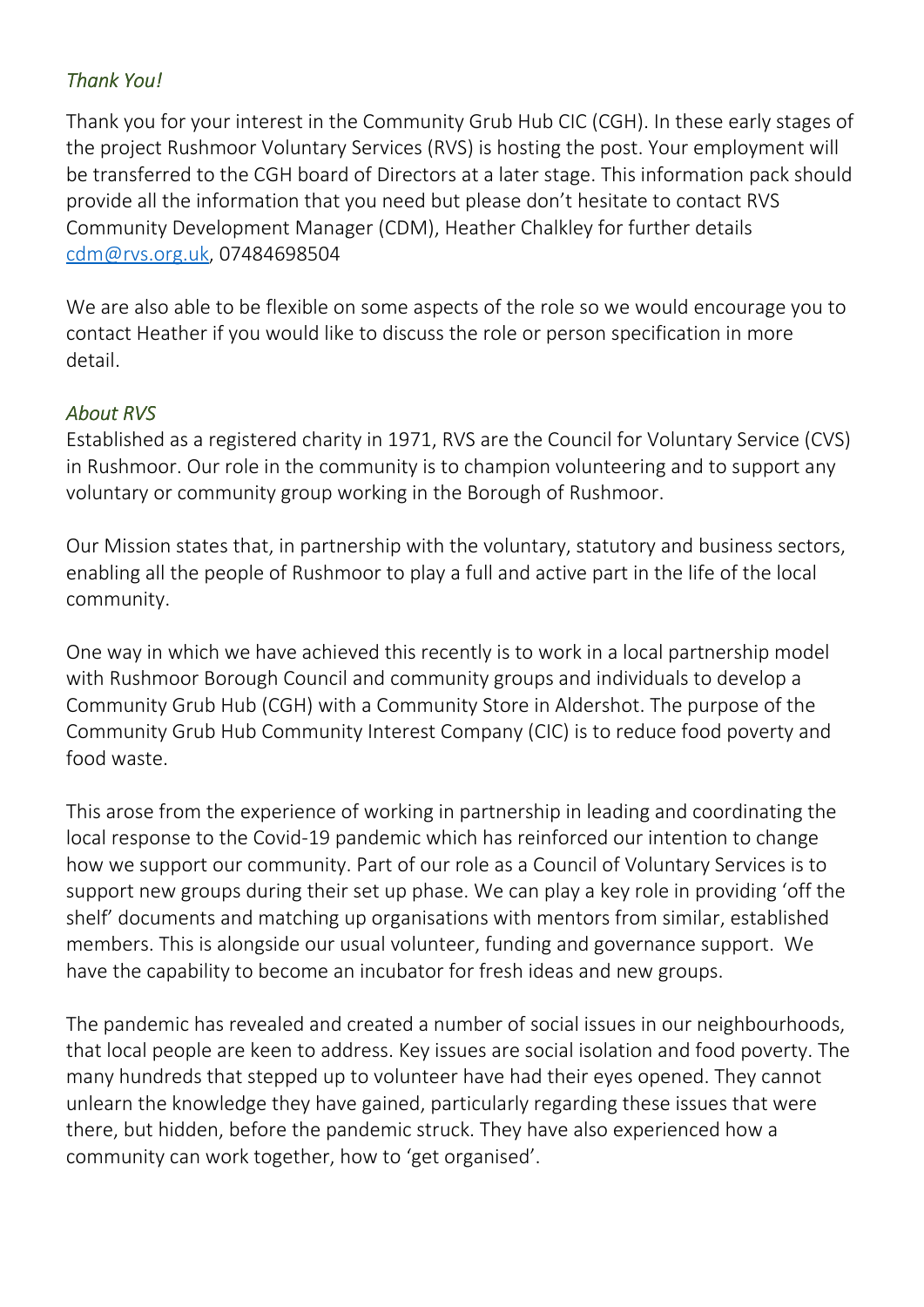Great progress has been made. The Community Store has been established. It opened on  $7<sup>th</sup>$  December and to date we are supporting 170 households. The CIC has also been created and its new Board of Directors is currently being established. The next phase of this exciting project is to transfer the 'ownership' of the project from RVS to the CIC so that the CGH becomes an independent charitable company/social enterprise.

At this point the employment contract will transfer from RVS to the CGH CIC although RVS will remain in a supporting role on The Board.

## *The Role*

The purpose of the CGH is to reduce food poverty and food waste.

The CGH Store Manager will run the store and manage a team of supporting volunteers.

The Store Manager role has two main purposes. Firstly, the practical running of a community store and the management of a team of volunteers. This includes maintaining the food partnerships we have with local suppliers and community donators: supermarkets; faith groups; local organisations etc. Secondly, to develop wrap around services in the store that complement the food support. This will involve talking to existing services, the local community and putting together a development plan. The plan will be agreed by the Directors. The Store Manager will be supported to implement it.

To enable this process, The Store Manager will manage a team of volunteers and work with partner organisations, Rushmoor Borough Council and Karuna Action. RVS will support the project, by hosting this post, holding the lease to the community store, providing insurance and line management supervision, until such time that the CIC has a new Board of Directors to take over.

Reporting to the CDM, you will work alongside the current directors and partner organisations.

We offer:

- A fixed term contract for twelve months at 30 hours per week.
- This is subject to on-going satisfactory performance and delivery against targets.
- The intention will be to extend the post, subject to funding.
- A salary of circa £18,850 p.a. (£22,000, full-time equivalent), according to relevant experience.
- Auto enrolment in the company's defined contribution pension scheme. Individual contributions are flexible subject to statutory minimum and maximum limits; RVS contributions will be paid in accordance with policy. You will be able to opt out if you already pay into a private pension.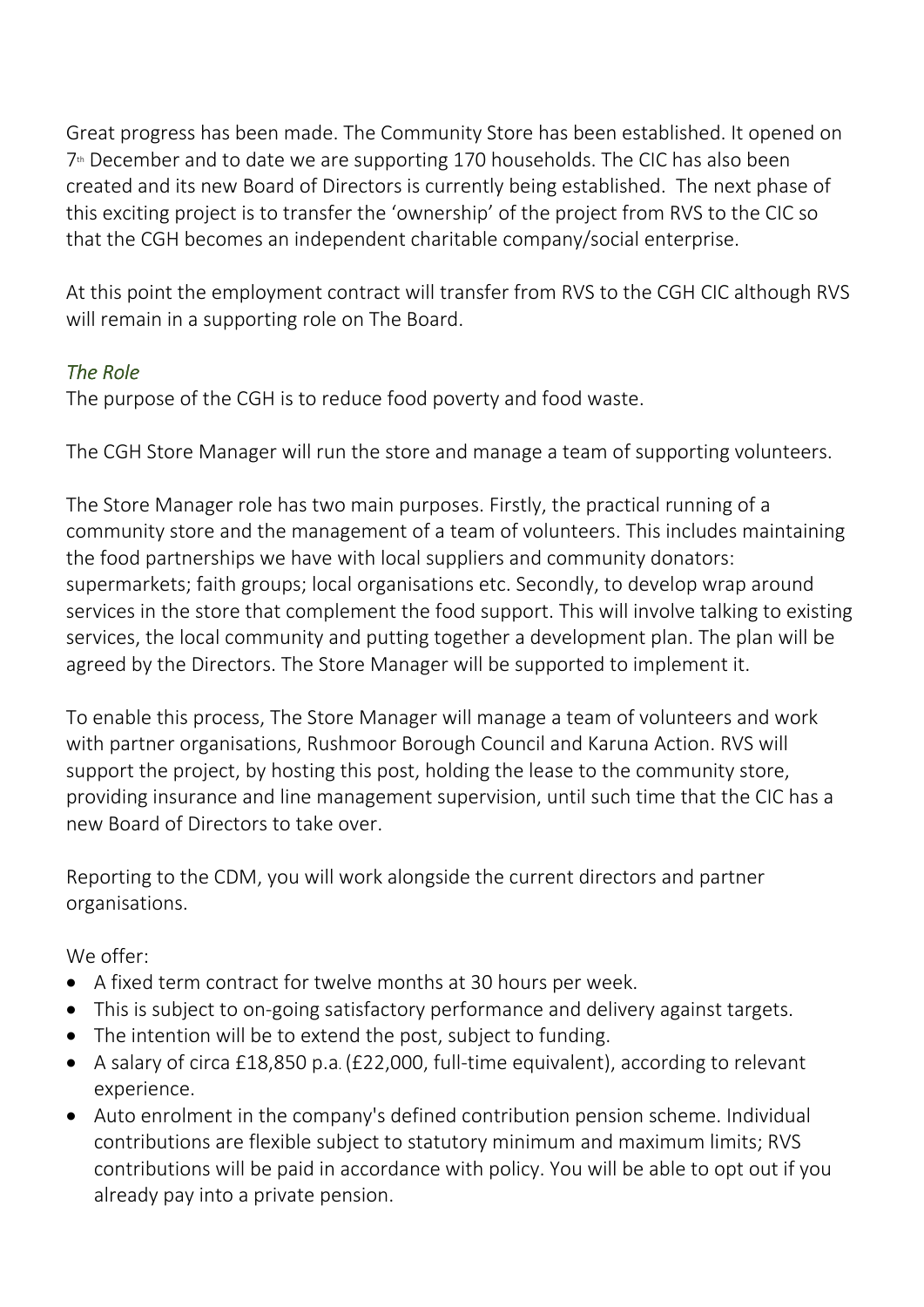- Mileage and out-of-pocket expenses undertaken on behalf of CGH, paid in accordance with the Inland Revenue mileage rates for business travel e.g., 45p per mile for travel by car.
- 17 days paid annual leave plus statutory days.
- Free parking during working hours.

## *Job Description*

Whilst the overarching aim of this role will remain, the specific responsibilities will be reviewed in line with the strategic development of the organisation.

## *Priorities*

- Manage volunteers to support the running of the Community Store.
- Oversee the training and induction of volunteers.
- Maintain and develop partnerships with the food supply chain.
- Continue the development of the food operation.
- Ensure building and food safety regulation compliance.
- Develop wrap around services. These are complementary support services to provide pathways out of food poverty. They can include cookery classes; linking with relevant partner organisations to provide advice and information around money, food and fuel poverty; meal planner boxes; transport.
- Develop publicity and communication systems.
- Implement policies and procedures.
- Work with current Directors to achieve a work programme.
- Take part in line management supervision.

### *Main Duties and Responsibilities*

- Develop Volunteer strategy.
- Maintain and develop Food partnerships with suppliers and donators.
- With your team of volunteers:
	- o Continue developing the food operation.
	- o Create publicity that will support Community Store operations and charity development.
	- o Ensure compliance with landlord's regulations (Rushmoor Borough Council).
- Develop partnerships with other organisations to create wrap around services.
- Liaise with current Directors on key decisions and report on progress.

# *Communications*

- Contribute to web and social media design, content and management.
- Assist with the development and delivery of a communication strategy.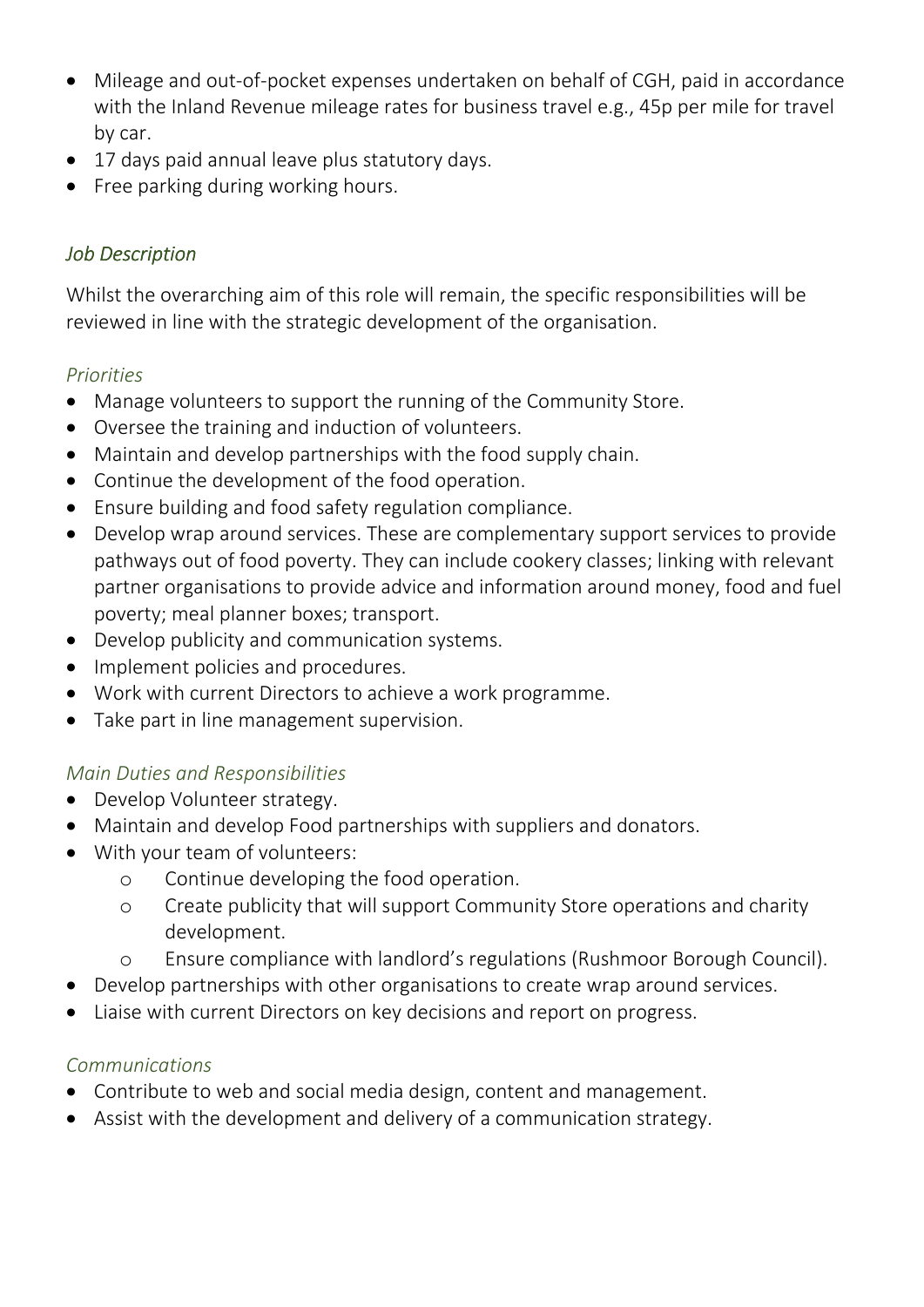# *Administration*

Work with the CDM and Directors to provide timely reports for:

- RVS Board of Directors on performance and related information.
- Project funders and partner organisations.

## *General*

- Support good internal communications and a positive working environment.
- Maintain good working relations with key individuals and other organisations within the voluntary, statutory, public and business sectors active within Rushmoor.
- Promote equality and diversity in all undertakings.
- Undertake other duties as requested by the CDM that are commensurate with the post and the development of the organisation.
- In all undertakings ensure compliance with RVS policies.

# *About You*

- You will be educated to a high standard, be administratively self-supporting and possess good IT skills.
- You will possess a positive, 'can do' manner, be approachable and respectful with the ability to motivate and influence people.
- You will have experience of project and people management, ideally within the voluntary sector or the food industry.
- You will understand what best practice in project management looks like and are comfortable advising and supporting others to achieve this.
- You will have a full driving licence, preferably with D1 category
- You will be MiDAS qualified to drive a minibus or willing to complete the MiDAS training.

# *Values and Aptitude*

# *Essential*

- Ability to develop good working relationships with colleagues at all levels, in a range of organisations.
- Able to monitor and maintain own standards.
- Ability to work on own initiative, prioritise and meet deadlines.
- Methodical and effective approach to work, with attention to detail, and good time management.
- Flexible approach and willingness to work as part of a team with ability to make positive contributions to benefit the whole organisation.
- Demonstrate an inclusive mind-set.

# *Desirable*

- Proven interest in supporting the Rushmoor community.
- Experience of outcome focussed approach to service development.
- Experience of monitoring service performance against targets.